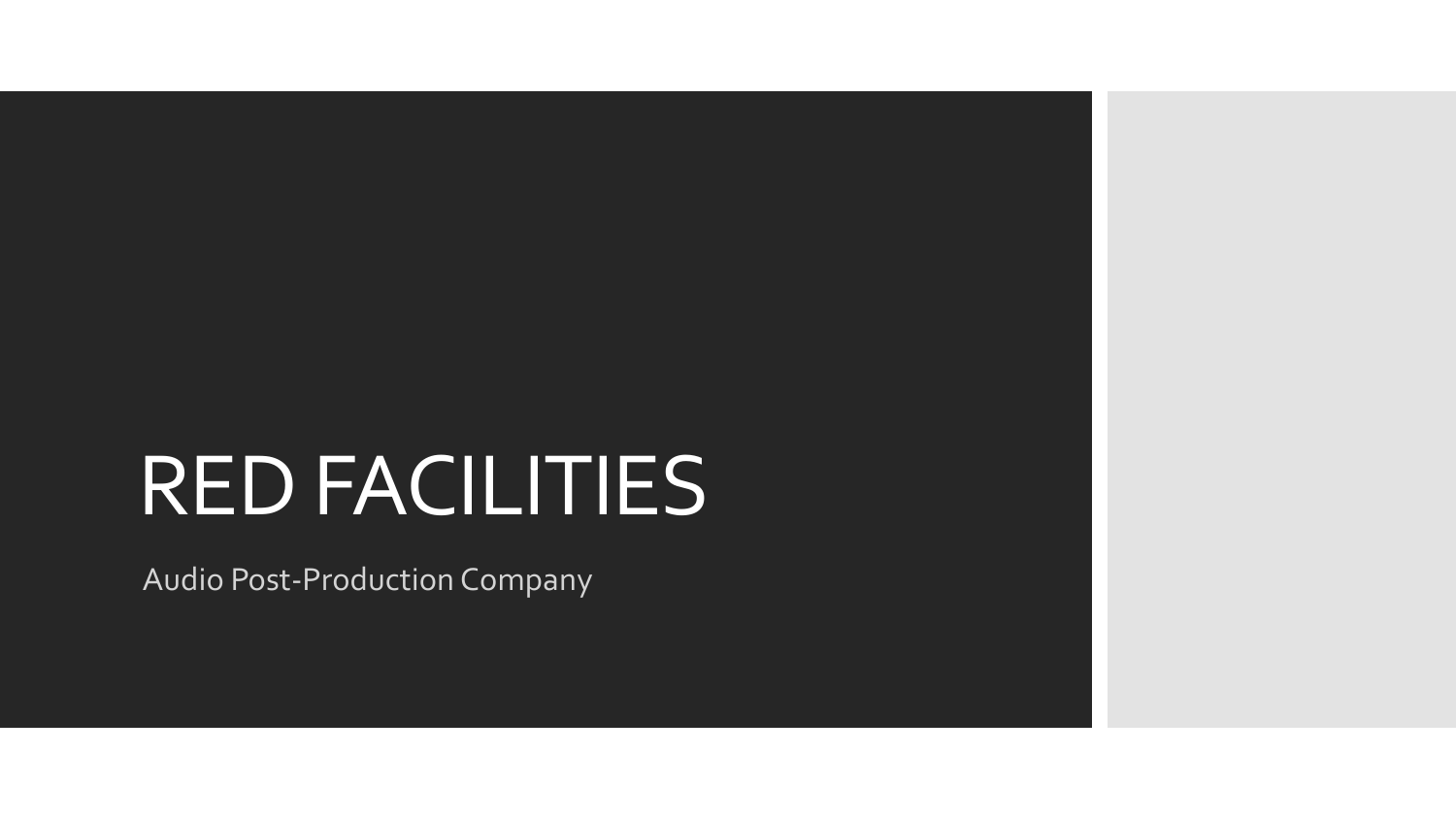About Red **Facilities** 

- Owned and run by Max Howarth, David Johnston and James Lyon
- All are talented voiceover artists
- Max has been producing commercials for more than 25 years
- James is an expert at editing, mixing and generally making magic in the studio
- David ensures Red Facilities is run smoothly at all times





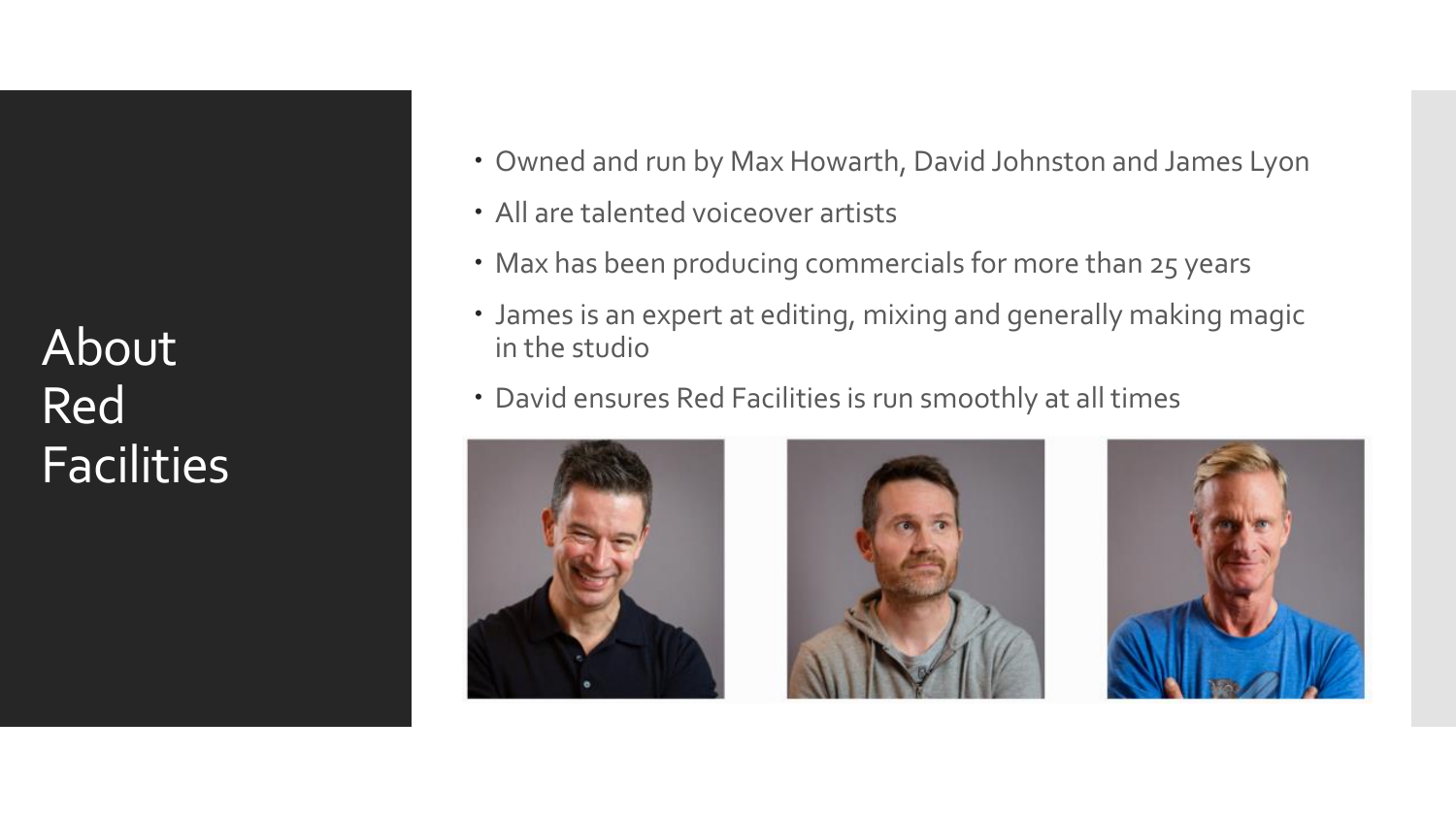## Red Facilities **Services**

- Audio Post-Production
- Sound Recording
- Recording Studios
- Surround Sound Mixing
- Podcast Production
- Advertising Sound Production
- Voiceovers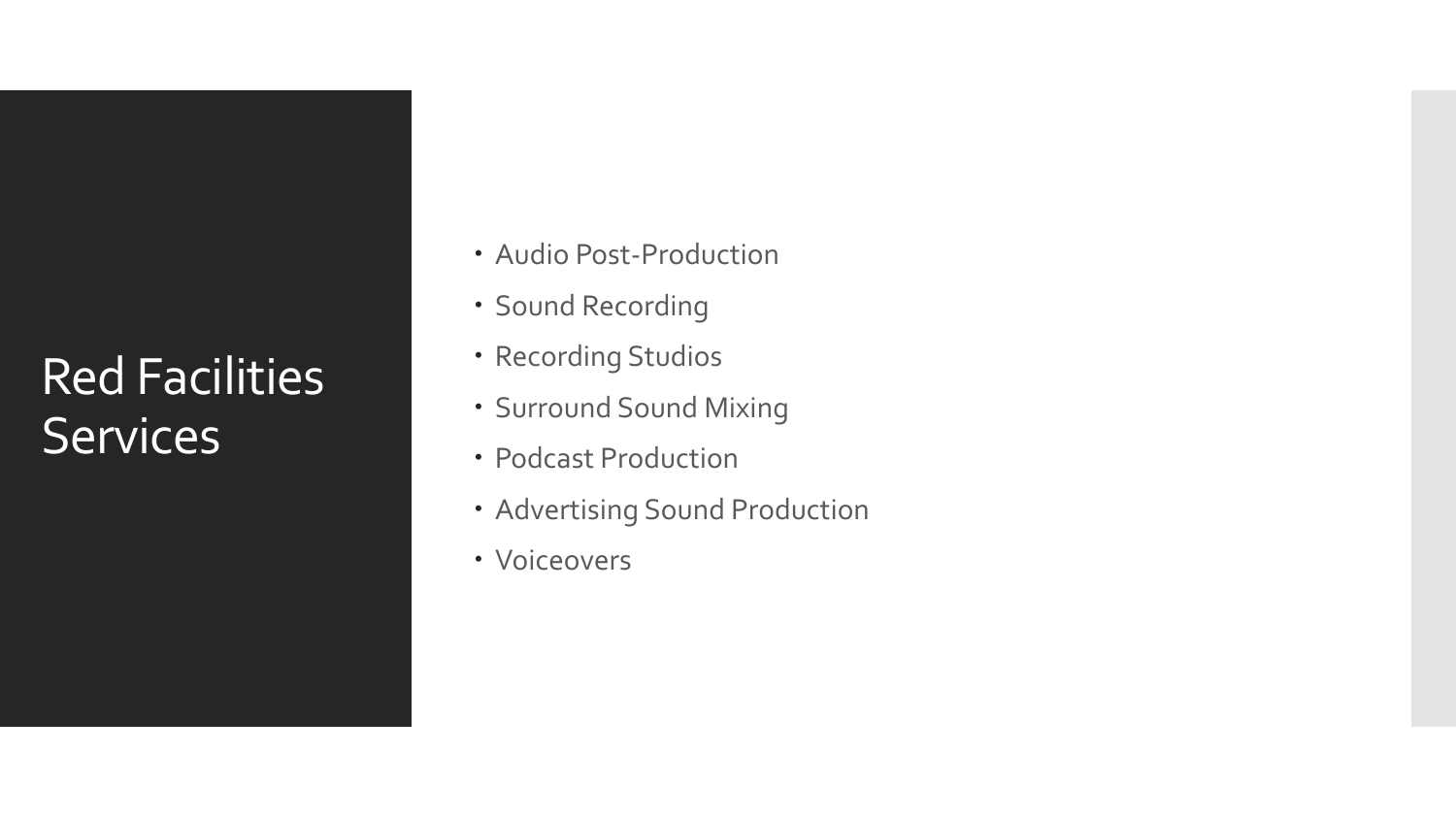## Voiceover Talent

- A large online database of amazing [voiceover artists.](https://www.redfacilities.com/voice-talent/voice-finder/)
- Our database includes a wide range of Scottish accents.
- [Voiceover casting s](https://www.redfacilities.com/voice-talent/)ervices
- Voiceover showreel production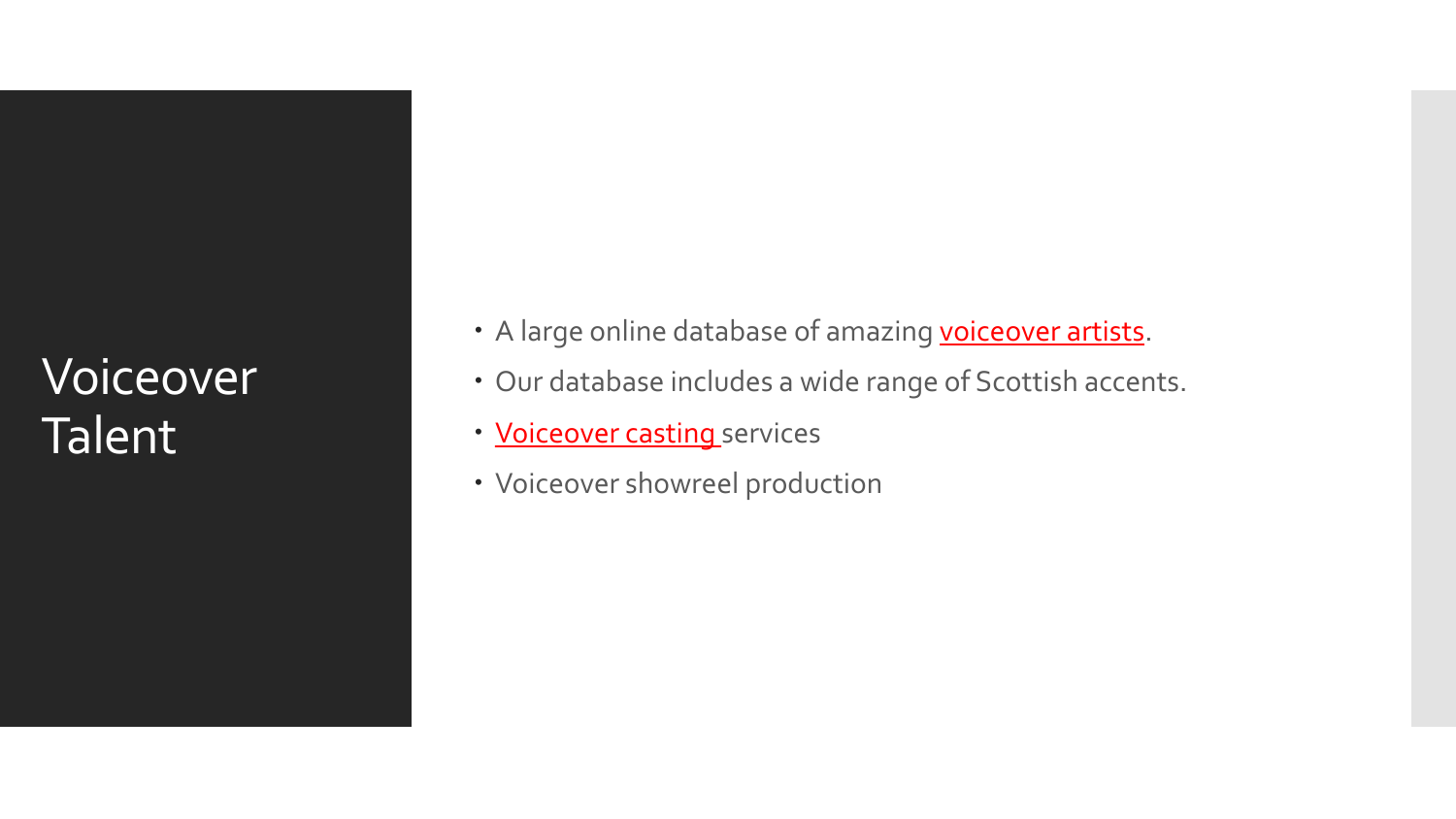**Audio** Post **Production** 

- · Full [audio post-production s](https://www.redfacilities.com/what-we-do/audio-post-production/)ervices.
- We can help with:
	- Tracklaying,
	- Dubbing and mixing for TV and film,
	- ADR/looping facilities,
	- Remote links (including ISDN, Source Connect Pro, Source Connect Now, ipDTL and others),
	- R128 loudness mixing.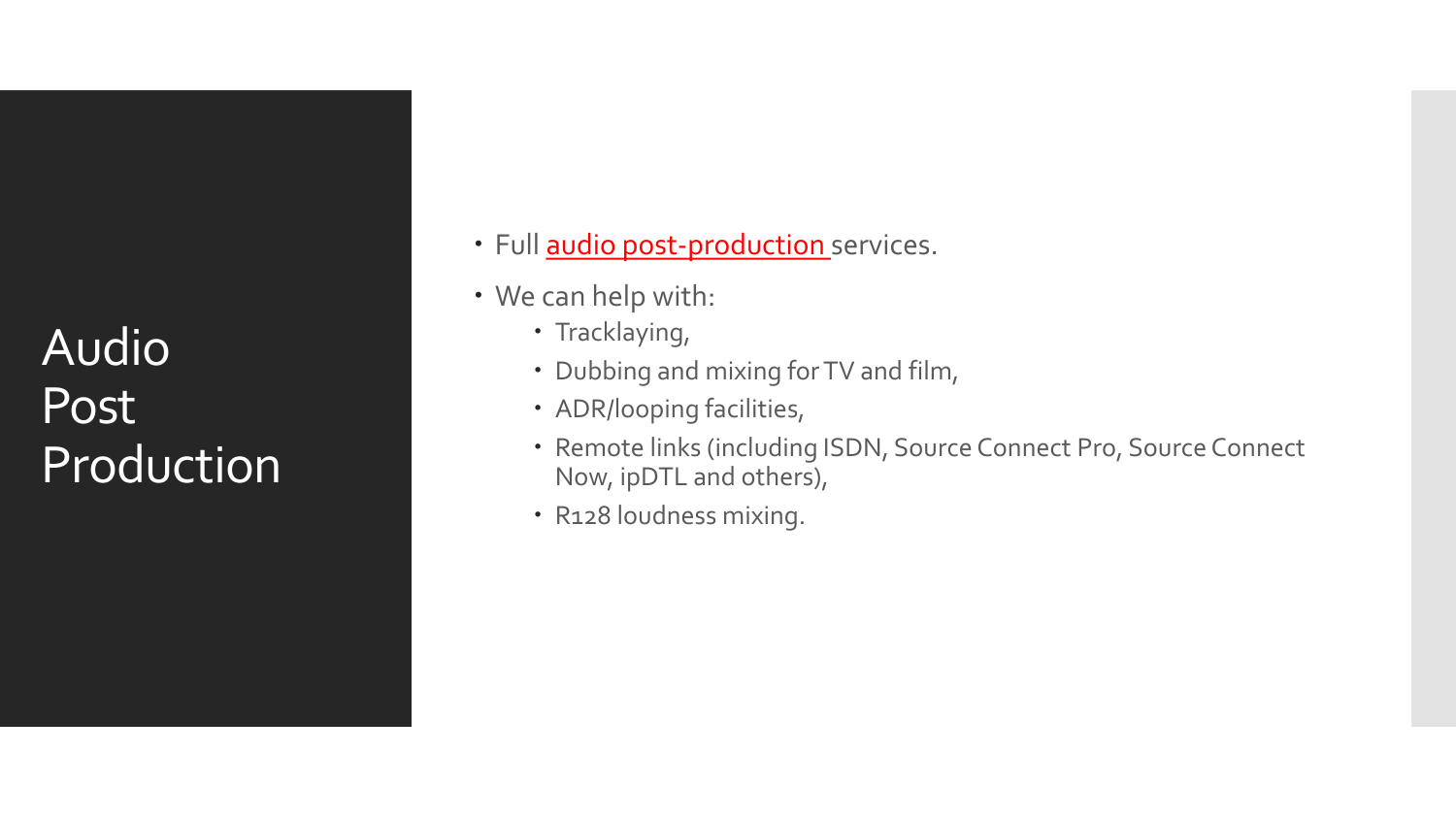#### Podcast Production

- Producing engaging and effective **podcasts** for more than 10 years.
- All client sectors welcome. We have worked with financial/investments to medical and culture.
- We can advise you on the entire creative process as well as recording, editing and mixing of the finished podcast.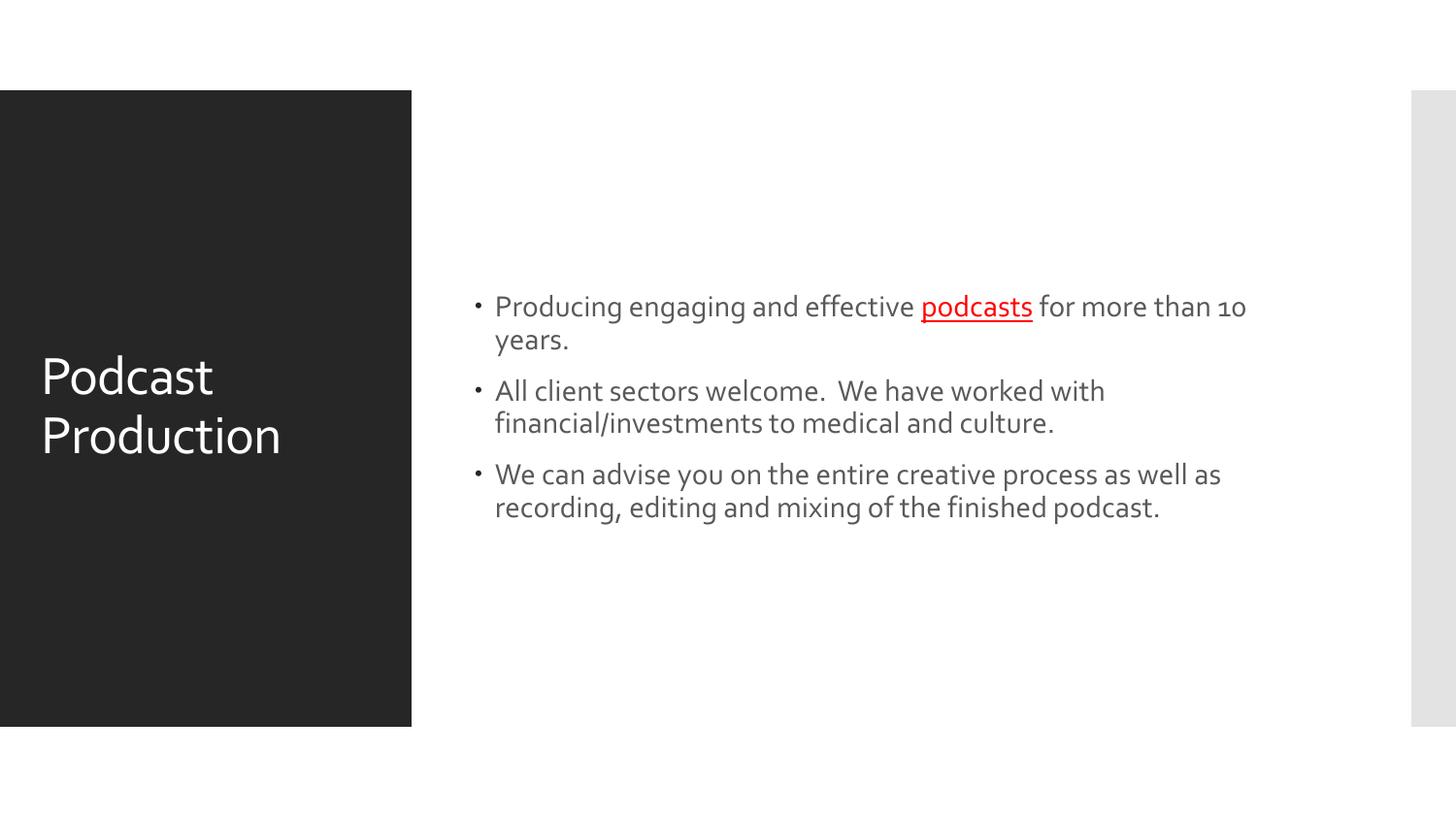**Advertising** Sound Production

- We create award winning sound for radio and TV advertising campaigns with passion and flair.
- From your initial brief, through voice casting to artist direction, final production and distribution we'll take care of the entire production process.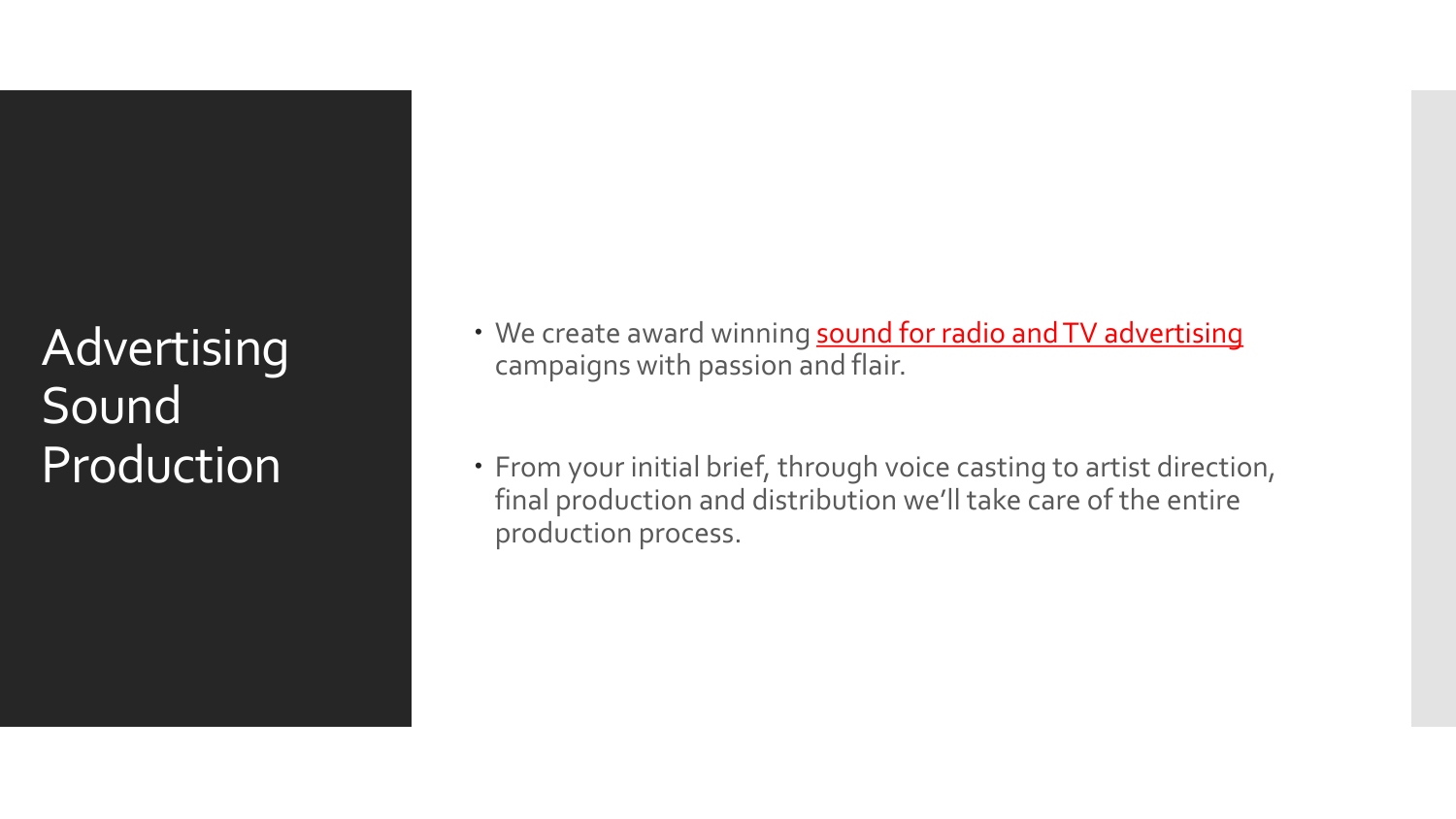Surround Sound Mixing

- Our Genelec 5.1 monitoring system allows us to create **surround** sound mixes that translate beautifully to TV, theatres, cinemas and audio/video installations.
- We can supply premix stems for cinema ads (Pearl & Dean and DCM) and arrange Dolby certification with our partner studio in London, maximising your budget.